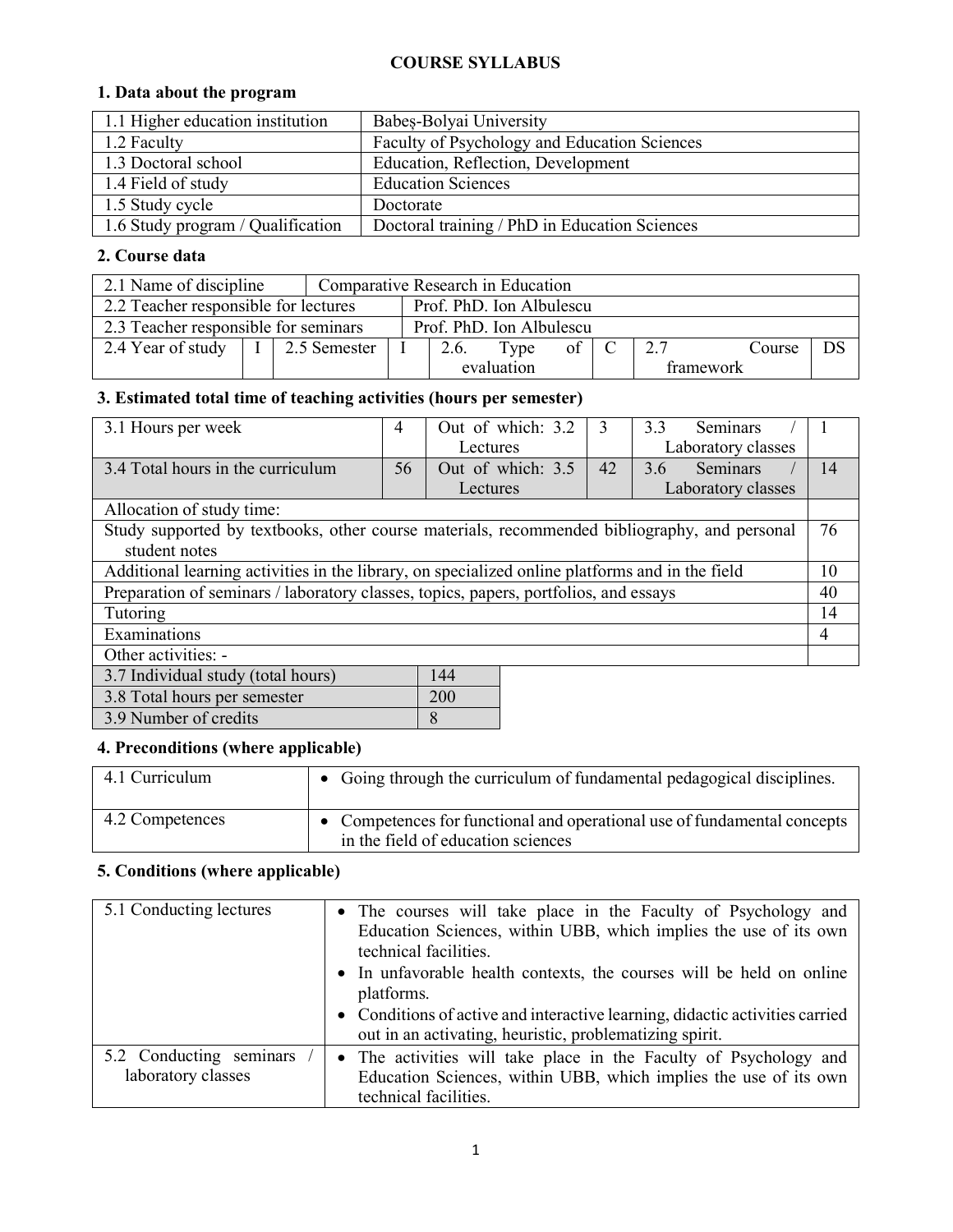| • In unfavorable health contexts, the courses will be held on online<br>platforms.                                                      |
|-----------------------------------------------------------------------------------------------------------------------------------------|
| • Conditions of active and interactive learning, didactic activities carried<br>out in an activating, heuristic, problematizing spirit. |

# **6. Specific competences acquired**

| Professional competences          | Development and promotion of research practices specific to the specialist in the field of<br><b>Education Sciences.</b><br>Specialized management of educational research activities of distinct types and scopes, to<br>ensure its quality.                                                                                                                                  |
|-----------------------------------|--------------------------------------------------------------------------------------------------------------------------------------------------------------------------------------------------------------------------------------------------------------------------------------------------------------------------------------------------------------------------------|
| competences<br><b>Transversal</b> | Application of the principles and norms of professional deontology based on explicit value<br>options specific to the specialist in the field of Education Sciences.<br>Effective communication and cooperation in professional, interdisciplinary contexts and<br>$\bullet$<br>work teams, specific to the field of Education Sciences, respecting the specific ethics norms. |

# **7. Course objectives (based on the acquired competencies grid)**

| 7.1 The general objective<br>of the course | • To use the methodology specific to comparative research in education.                                                                                                                                                                                                                                                                                                                |
|--------------------------------------------|----------------------------------------------------------------------------------------------------------------------------------------------------------------------------------------------------------------------------------------------------------------------------------------------------------------------------------------------------------------------------------------|
| 7.2 Specific objectives                    | • To critically analyze the concepts and practical applications of<br>comparative research in education.<br>• Use concepts and applications in an inter- and transdisciplinary manner.<br>• To develop personal analyzes and syntheses through exploitation<br>of knowledge in the field.<br>• To develop comparative research projects in education and identify<br>"good practices". |

# **8. Content**

| 8.1 Lectures                                         | Teaching methods    | Comments                  |
|------------------------------------------------------|---------------------|---------------------------|
| - The specific of comparative research in education; | Presentation,       | Capitalizing on students' |
|                                                      | discussion,<br>case | acquisitions<br>in the    |
|                                                      | studies,            | field of education        |
|                                                      | exercises,          | sciences                  |
| - Issues approached by comparative research;         | personal<br>and     | Capitalizing<br>the<br>on |
|                                                      | collective          | research experience of    |
|                                                      | reflection          | the students.             |
| - The purpose of comparative research in education;  |                     |                           |
| - Comparative research methodology;                  |                     |                           |
| - Auxiliary research methods and techniques.         |                     |                           |
|                                                      |                     |                           |
|                                                      |                     |                           |
| 8.2 Seminars / laboratory classes                    | Teaching methods    | Comments                  |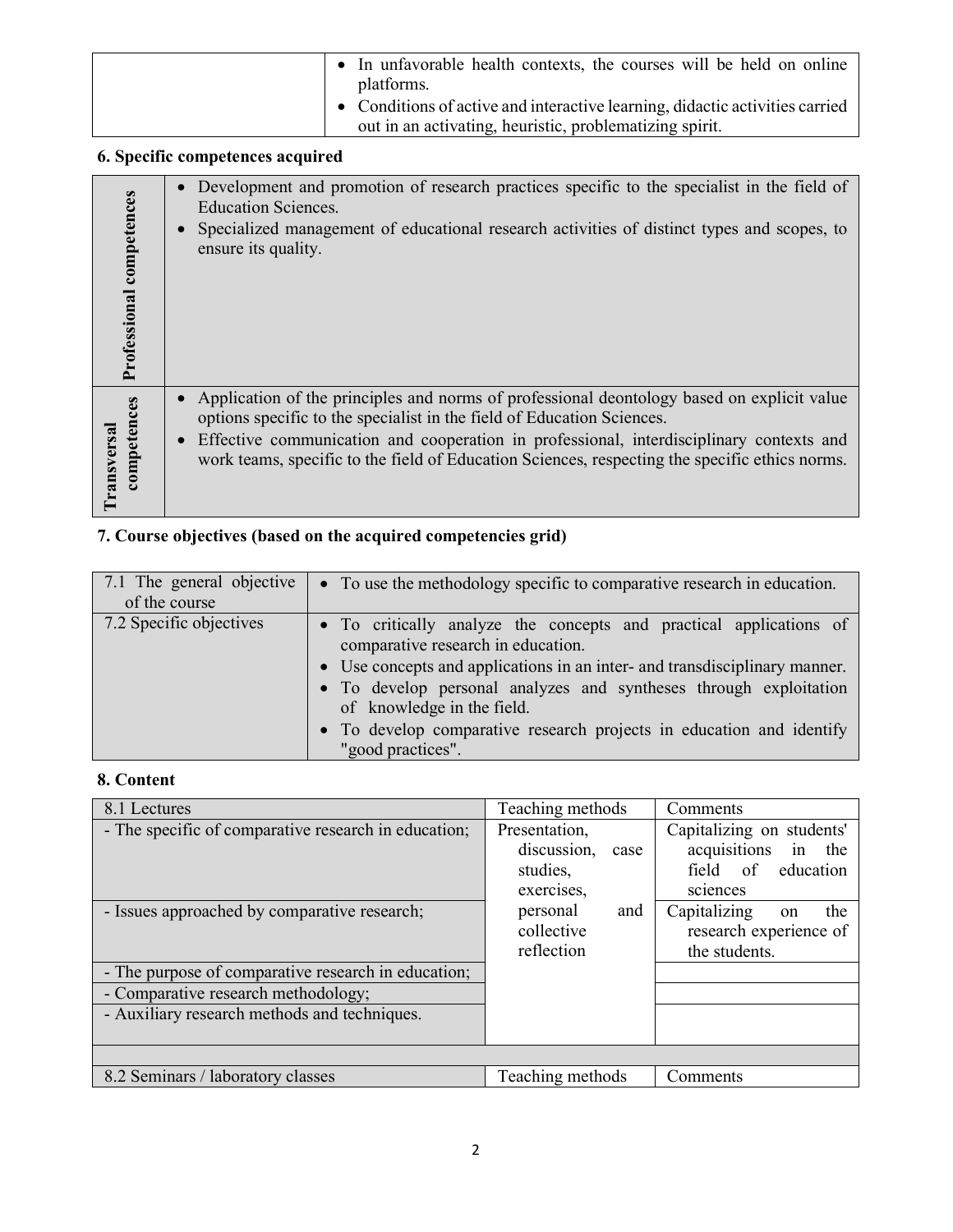| - Projects prepared with the doctoral students, based | Presentation, | Students                | will                    | be           |
|-------------------------------------------------------|---------------|-------------------------|-------------------------|--------------|
| on their individual doctoral research topics.         | discussion,   | encouraged to:          |                         |              |
| - Collective analysis of the research projects.       | exercises     | - make connections with |                         |              |
|                                                       |               |                         | the issues discussed at |              |
|                                                       |               | the course.             |                         |              |
|                                                       |               | apply the assimilated   |                         |              |
|                                                       |               | knowledge               | in                      | <sub>a</sub> |
|                                                       |               | personalized            |                         | way,         |
|                                                       |               | considering its         |                         | own          |
|                                                       |               | research topic.         |                         |              |
| <b>Bibliography:</b>                                  |               |                         |                         |              |

Albulescu, Ion, *Pedagogia comparată. Fundamente teoretice și cadre metodologice*, Institutul European, Iași, 2016.

Alexander, Robin, Broadfoot, Patricia, Phillips, David (eds.), *Learning from Comparing - New directions in comparative educational research*, Symposium Books, Oxford, 1999, https://eric.ed.gov/?id=ED438595,

Bereday, George Z., *Comparative Method in Education*, Holt, Rinehart and Winston, New-York, Chicago, San Francisco, Toronto, London, 1964.

Cassou, Jean, *École : est-ce vraiment mieux ailleurs ? Un regard comparatif sur les systèmes éducatifs européens par un enseignant de terrain*, L'Harmattan, Paris, 2015.

Chelcea, Septimiu, *Metodologia cercetării sociologice : metode cantitative și calitative*, Editura Economică, București, 2001.

Crossley, Michael, "Construire des ponts entre culture et traditions dans la recherche comparée en éducation : dialogue, différences et contextes", în *Éducation comparée/nouvelle série*, nr. 3, 2010.

- Crossley, Michael, "Bridging cultures and traditions in the reconceptualization of comparative and international education", în *Comparative Education*, 36, nr. 3, 2000
- Debeauvais, Michel, "Dimension internationale du débat sur la nature des sciences de l'éducation, Une perspective comparative", în *Perspectives*, vol. XIX, nr. 3, UNESCO, 1989.

De Landsheree, Gilbert, "Éducation comparée expérimentale", în *Dictionnaire de l'Évaluation et de la Recherche en éducation*, Presses Universitaires de France, Paris, 1972.

Demeuse, Marc, *Comparer les systèmes éducatifs européens. Une entreprise complexe mais indispensable. Diversité (Ville École Intégration)*, 169 (juillet 2012), https://halshs.archives-ouvertes.fr/halshs-00722141.

Garrido, Jose Luis Garcia, *Fundamente ale educației comparate*, traducere de Paula Braga, Editura Didactică și Pedagogică, București, 1995.

Groux, Dominique, "L'éducation comparée : approches actuelles et perspectives de développement", în *Revue française de pédagogie*, vol. 121, 1997.

Groux, Dominique, Porcher, Louis, *L'éducation comparée*, Éditions Nathan, Paris, 1997.

Groux, Dominique, Perez, Soledad et alt., *Dictionnaire d'éducation comparée*, Éditions L'Harmattan, Paris, 2002.

Halls, W. D. (éd.), *L'éducation comparée : questions et tendances contemporaines*, U.N.E.S.C.O., Paris, 1990.

Holmes, Brian, *Comparative Education: Some Considerations of Method*, Allen and Unwin, London, 1981.

Iliescu, Vasile, *Abordarea comparativă în pedagogie*, Editura Didactică și Pedagogică, București, 1976.

Kandel, Isaac Leon, "The Methodology of Comparative Education", în *International Review of Education*, 5-3, 1959.

Khöi, Lé Thànk, *L'éducation comparée*, Éditions Armand Colin, Paris, 1981.

Laderrière, Pierre, Vaniscotte, Francine, *L'éducation comparée : un outil pour l'Europe*, Éditions L'Harmattan, Paris, 2003.

Lauwerys, Joseph A., "La pédagogie comparée : son développement, ses problèmes", în Maurice Debesse, Gaston Mialaret (éds.), *Traité des sciences pédagogiques*, volume 3, *Pédagogie comparée*, Presses Universitaires de France, Paris, 1972.